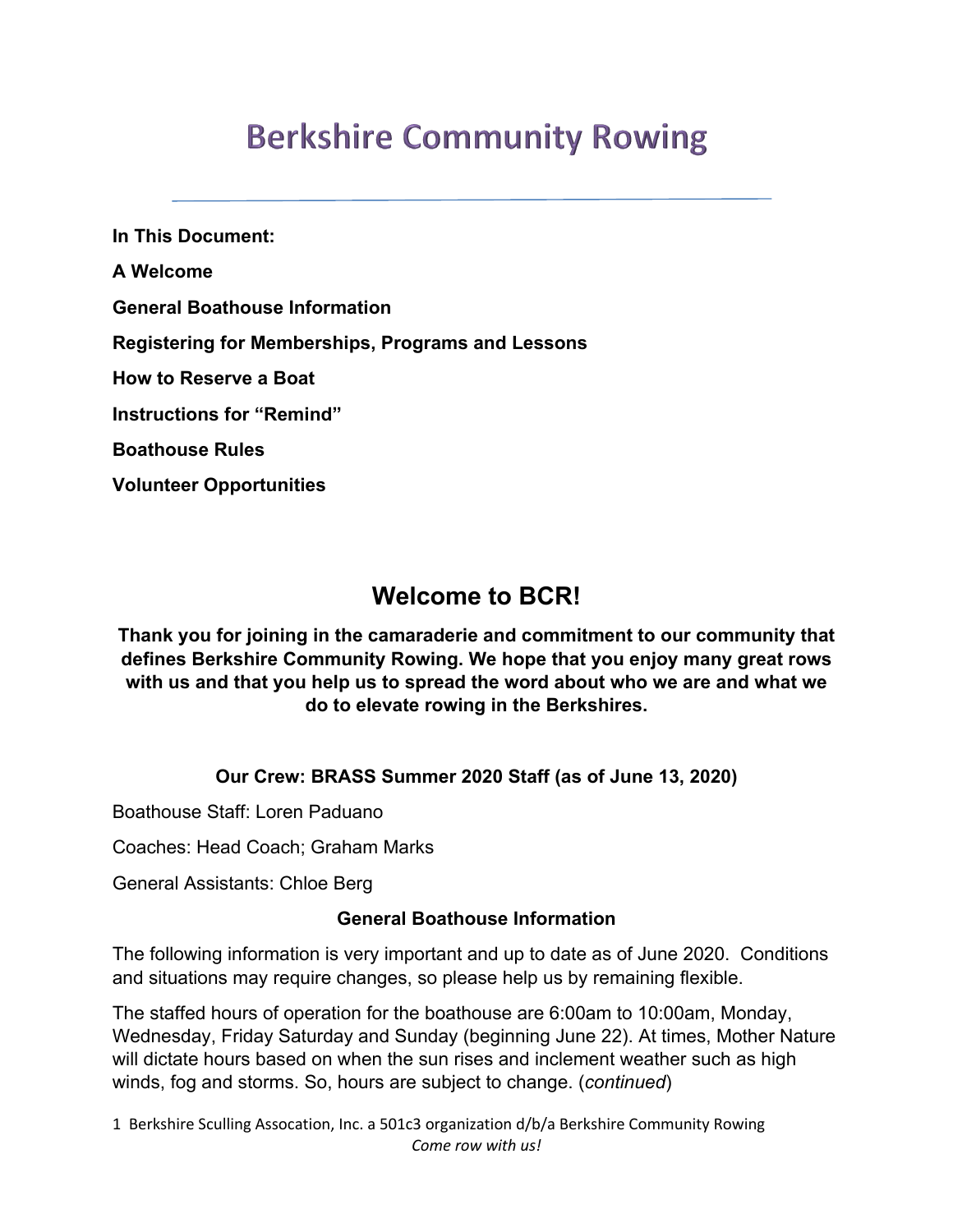Notifications of schedule changes are sent out via Remind. Scroll down a few paragraphs for instructions on how to sign up for Remind. Please know that Remind is not an obnoxious website. You won't get junk for using the app…and it's free.

Information about our history, boats, special events and club news is available at berkshirerowing.com. You'll also find helpful videos with links and much more so check it out!

Please like us on Facebook for regular updates. Go to Berkshire Rowing and Sculling Society! (Berkshire Rowing and Sculling Society a/k/a BRASS is a venerable identity no longer in general use, though we continue to race as Team BRASS).

**Contacting**: There are several ways to connect with the boathouse. The best way is to send us an email at **berkshirerowingandsculling@gmail.com**. Another channel is by phone: (413) 442-7769. Additionally, you can even send a message via Remind.

### **Registering for Memberships and Programs on RegattaCentral**

RegattaCentral.com is our central registration and boat reservation platform for BCR members. The following steps will help you to get started:

- 1. Go to RegattaCentral. Log in or create an account (buttons are located in the upper right corner of the page)
- 2. Click the "Clubs" tab and scroll down to select—Berkshire Sculling Association (BRASS).
- 3. Click the drop down for the category that you wish to register for BCR. Membership categories are under the "Memberships" drop down. "Programs and Classes" Is where you'll find lessons. Any free Learn to Row events are listed under "Learn to Row."
- 4. Click the register button for whichever item you want and you will be taken to the next screen.
- 5. You should see a drop down that reads "Select Participant." In most cases you will select yourself, but if you are registering an additional family member, click the "Add Participant" hyperlink and add their information.
- 6. Click the next button and fill out the information on the next screen. Hit the next button again.
- 7. On the payment page, you may pay via card or PayPal. You can also pay with cash or by check by selecting the "pay by check" option. We must receive your payment before your first row.
- 8. Make sure you receive a confirmation email!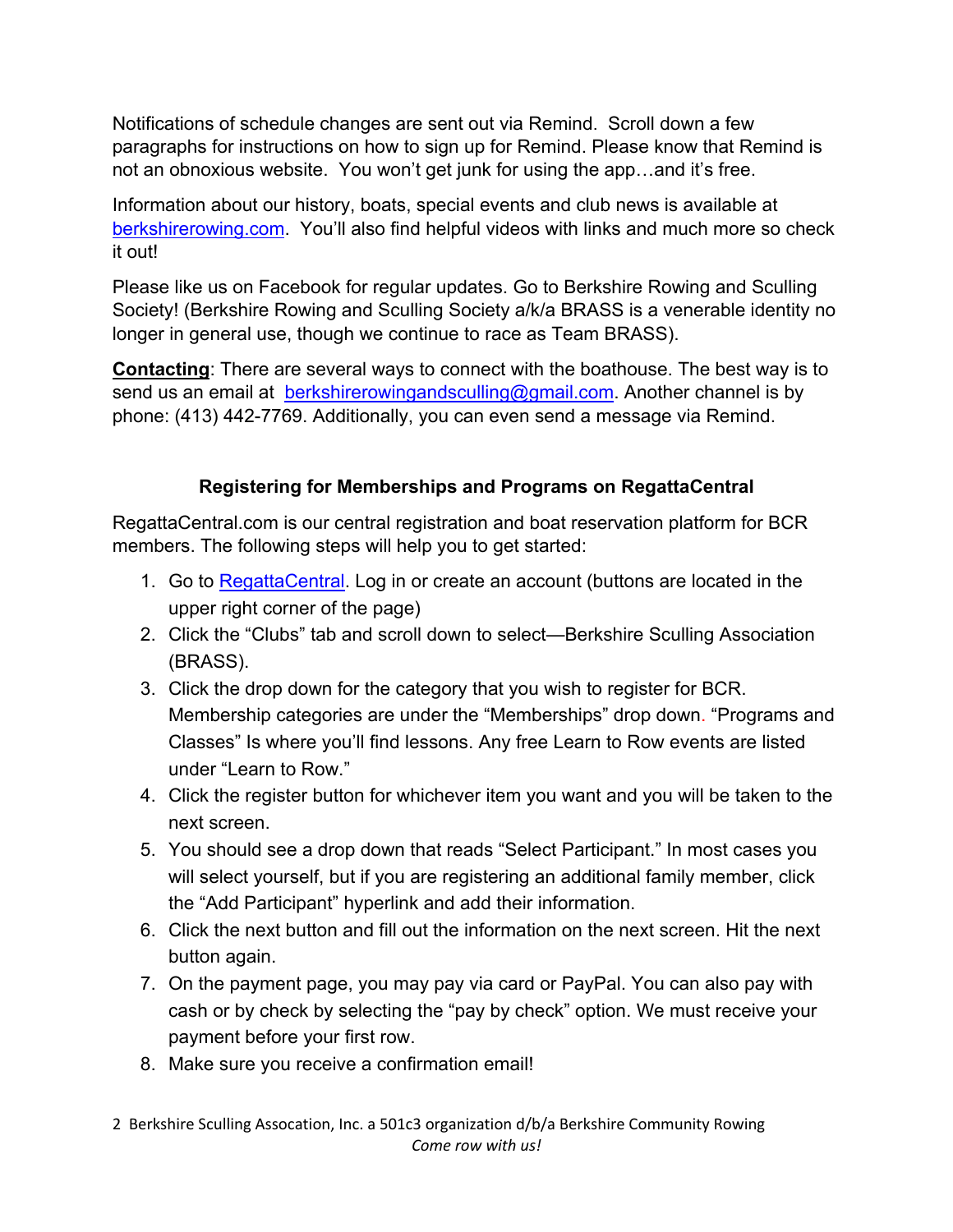### **Reserving Boats on RegattaCentral**

Once you have a RegattaCentral membership, you can easily reserve boats. Just follow these steps:

- 1. Log into your RegattaCentral account. You should be on the home screen already, but in case you aren't, you could click the "Home" tab in the navigation bar to get there.
- 2. There should be a box entitled "Registrations" and beneath it you should see our name. Click the "Reservations" hyperlink.
- 3. You will be taken to an excel-looking sheet. Click the box that corresponds to both the boat and the date you would like to reserve. (*continued next page*)
- 4. Fill out the requested information.
- 5. When making a reservation, those reserving team boats must enter in the reservation notes who they will be rowing with.
- 6. **PLEASE- if your plans change, cancel your reservation as soon as possible. If it is the morning of your row, please call the boathouse at 442- 7769.**
- 7. You may simply "show up" during boathouse hours without a reservation, but we can not guarantee your shell of choice, nor can we inform you if there is an early closure. But if the mood strikes and you think the house might be open, give us a try!

## **Text and Email Updates Via Remind**

- 8. To receive notifications of closures and important events via text, text @brass787 to 81010.
- 9. To receive notifications via email, go to remind.com, click sign up and select the student option when asked. Enter your email and register for our class using the code @brass787.